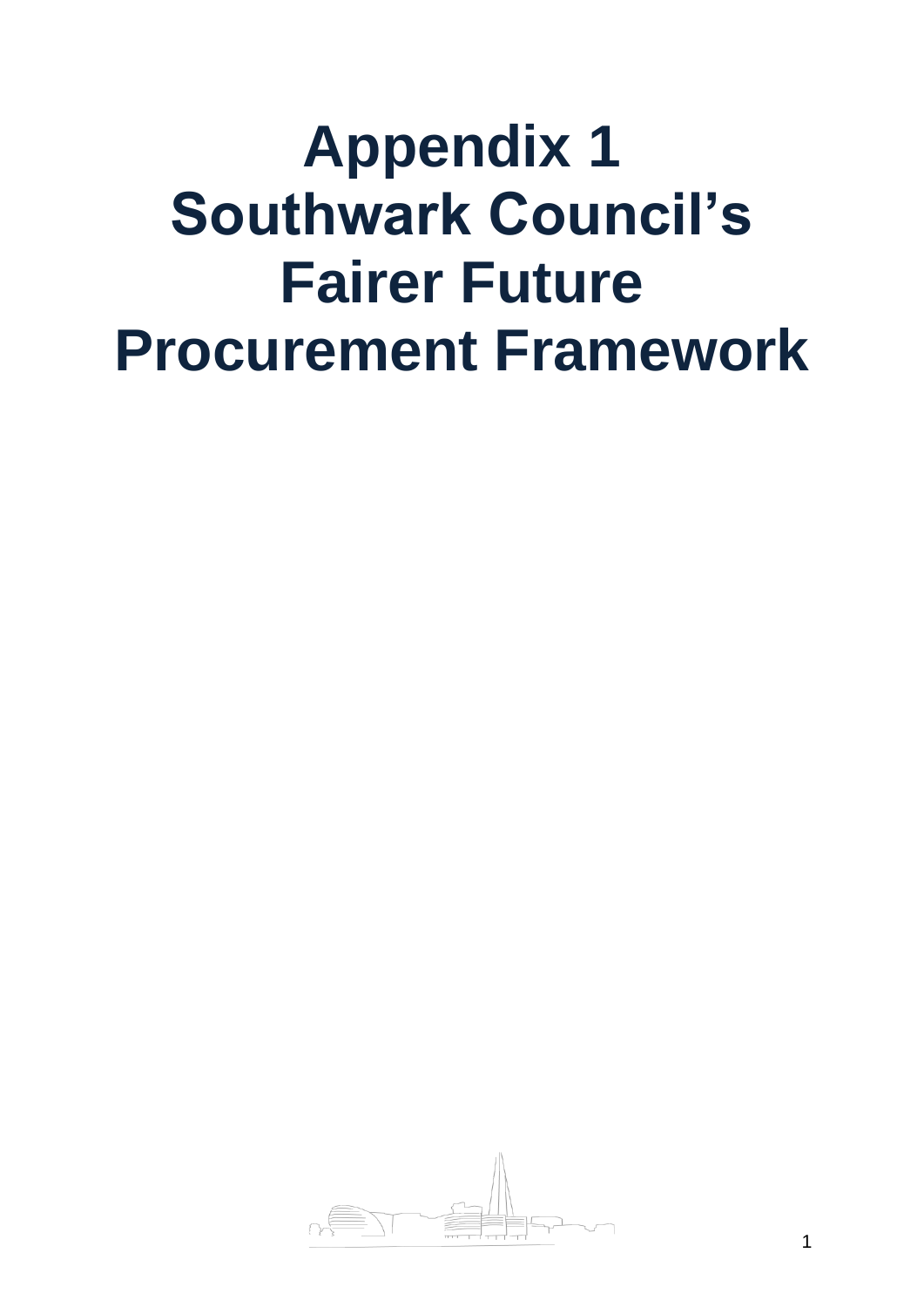## **Table of Contents**

| Staff Procurement and Contract Management Skills and Training 16 |  |
|------------------------------------------------------------------|--|
|                                                                  |  |
|                                                                  |  |
|                                                                  |  |
|                                                                  |  |
|                                                                  |  |
|                                                                  |  |

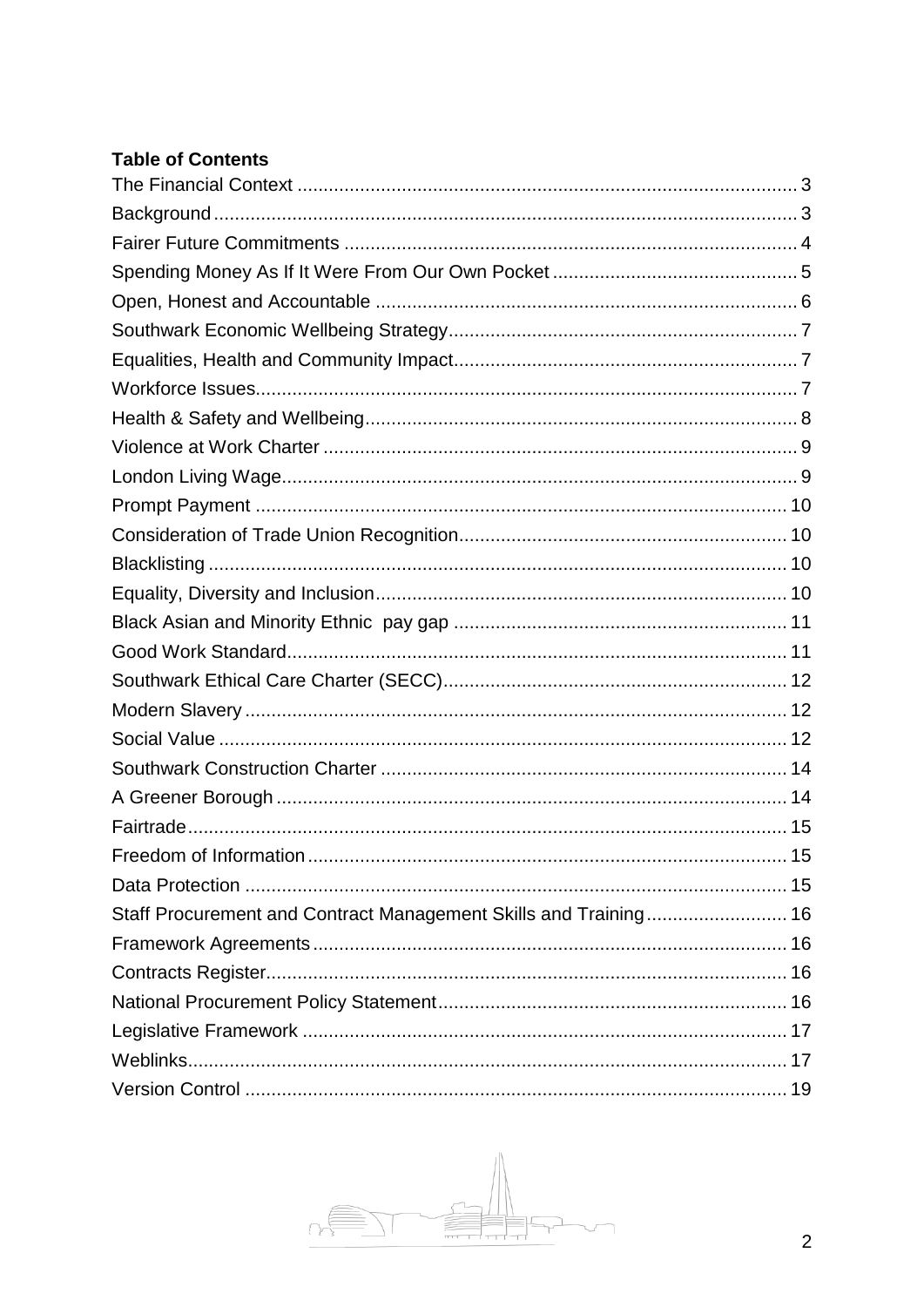## **Purpose and Scope**

Southwark Council's Fairer Future Procurement Framework (FFPF) sets out how the council will use its procurement to support the delivery of the Borough Plan and Fairer Future Commitments and the processes and practices that are needed to do this. The council expects all of its procurement activity to be undertaken to the highest ethical, sustainable and responsible standards and within a robust and transparent governance framework.

This framework sets out:

- The values that inform the procurement of goods, works and services for high value contracts. For procurement below £100k officers will have regard to the resources available to smaller providers which may bid for lower value contracts.
- The responsibilities of staff when procuring high quality contracts for the residents of Southwark
- The minimum standards of conduct that external providers, key stakeholders, partners, businesses and organisations who seek to do business with the council should meet
- The wider ambitions and expectations that we wish our procurement to deliver and how this will influence our decision-making during procurements

## <span id="page-2-0"></span>**The Financial Context**

- 1. LBS has an annual turnover of £1.2bn [https://www.southwark.gov.uk/council-and-democracy/key-documents/budget](https://www.southwark.gov.uk/council-and-democracy/key-documents/budget-book)[book](https://www.southwark.gov.uk/council-and-democracy/key-documents/budget-book)
- 2. Southwark Council spends approximately £650m each year with external contractors for a variety of goods, works and services that allow it to meet its commitments to residents. This spending power means that the council can – and should - use its financial influence for ethical and sustainable impact and for outcomes that increase social value. This FFPF sets out the council's aim that good procurement can deliver not just high quality contracts and value for money but that it can also support the wider ambitions detailed in the Borough Plan. <http://www.southwark.gov.uk/council-and-democracy/fairer-future/council-plan>
- 3. These contracts, together with direct service delivery undertaken by council staff and the council's role in local planning and development, means that the entire sphere of influence of the council is significant for the borough, its residents, businesses and the local economy.

## <span id="page-2-1"></span>**Background**

4. The council has committed to minimum standards that must be met in the direct delivery of contracts and these are equally applicable to those organisations that we work with through external contracts, both directly or as part of the wider supply chain.

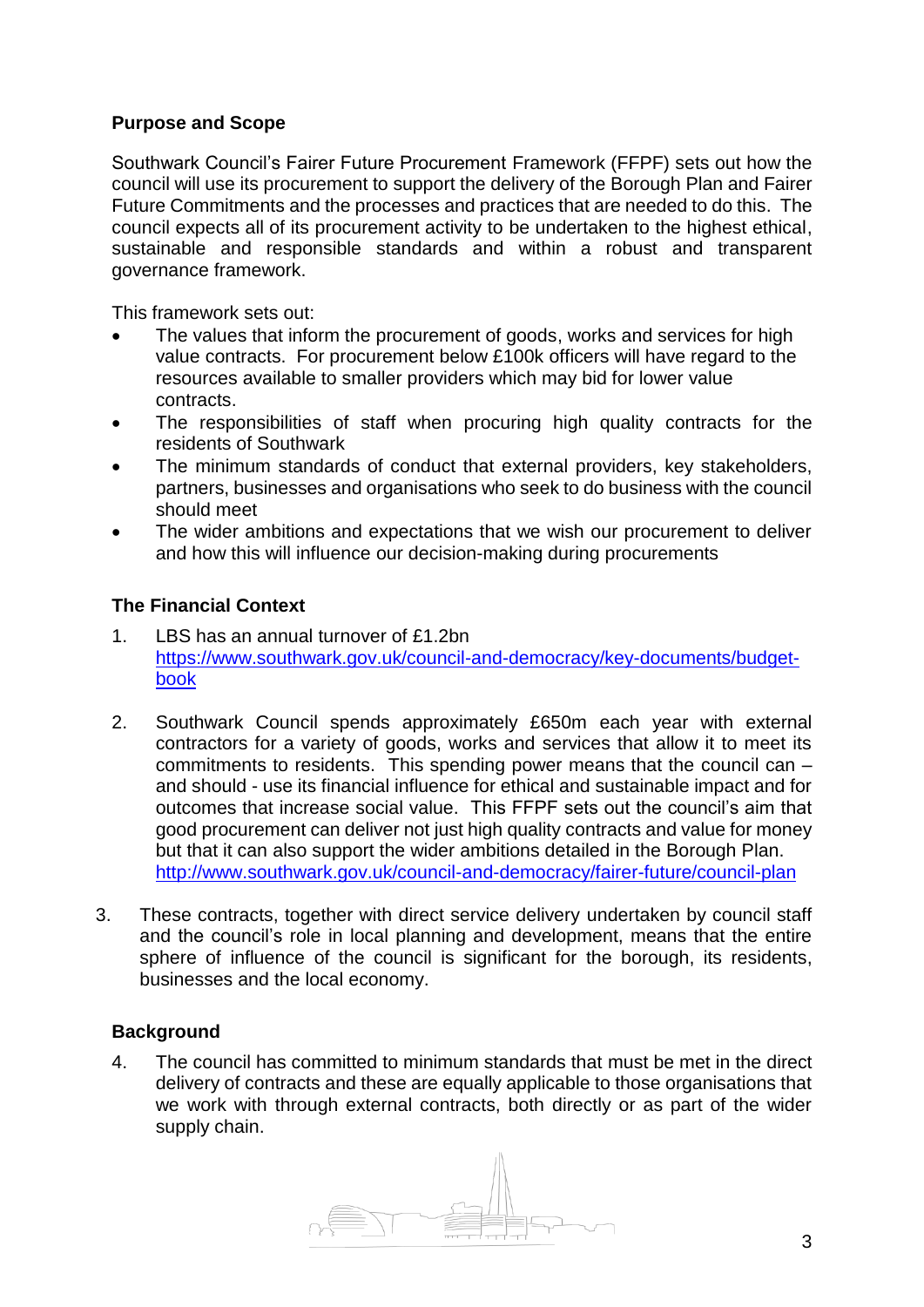- 5. When procuring contract requirements the council should always clearly:
	- Identify service needs and options for the ways in which these may be best delivered
	- Procure the goods, services and works where contracting is the preferred option via organisations who will have and will act upon the principles that the council requires from those it works with
	- Manage and monitor contracts and the delivery of performance and commitments, once the contracts have been awarded
- 6. A first version of a Fairer Future Procurement Strategy, approved in 2016, was presented as an internal document that predominantly reflected the desire for greater feedback and engagement with the procurement process. This updated framework takes account of the new legislative background for procurement and the updated Borough Plan and Fairer Future Commitments. It also aims to move away from an internal focus for engagement, firmly embed the council's principles into processes and ensure that suppliers and potential suppliers understand the values and aims that the council wants from its delivery partners.
- 7. The Fairer Future Procurement Framework must be read in conjunction with the council's Contract Standing Orders and any procurement guidelines. The Contract Standing Orders can be found at: <http://moderngov.southwark.gov.uk/ieListMeetings.aspx?CommitteeId=425>

#### <span id="page-3-0"></span>**Fairer Future Commitments**

- 8. The council's Fairer Future Commitments and values support what we will look at within our procurements and the suppliers that we will work with to deliver our contracts. These commitments shape how the spend under all contracts should achieve maximum benefit to our local area, economy and our residents. The council's promise to deliver value for money across all our high quality contracts and to be open, honest and accountable underpins all procurement projects and runs throughout the Fairer Future Procurement Framework to deliver the Borough Plan.
- 9. Our Borough Plan sets out the council's Fairer Future Commitments to all residents and communities in respect of:
	- COVID-19 response
	- Southwark Together
	- A green and inclusive economy
	- Climate Emergency
	- Tackling health inequalities
	- Homes for all
	- [A great start in life](http://www.southwark.gov.uk/council-and-democracy/fairer-future/fairer-future-commitments?chapter=7)
	- [Thriving](http://www.southwark.gov.uk/council-and-democracy/fairer-future/fairer-future-commitments?chapter=8) neighbourhoods

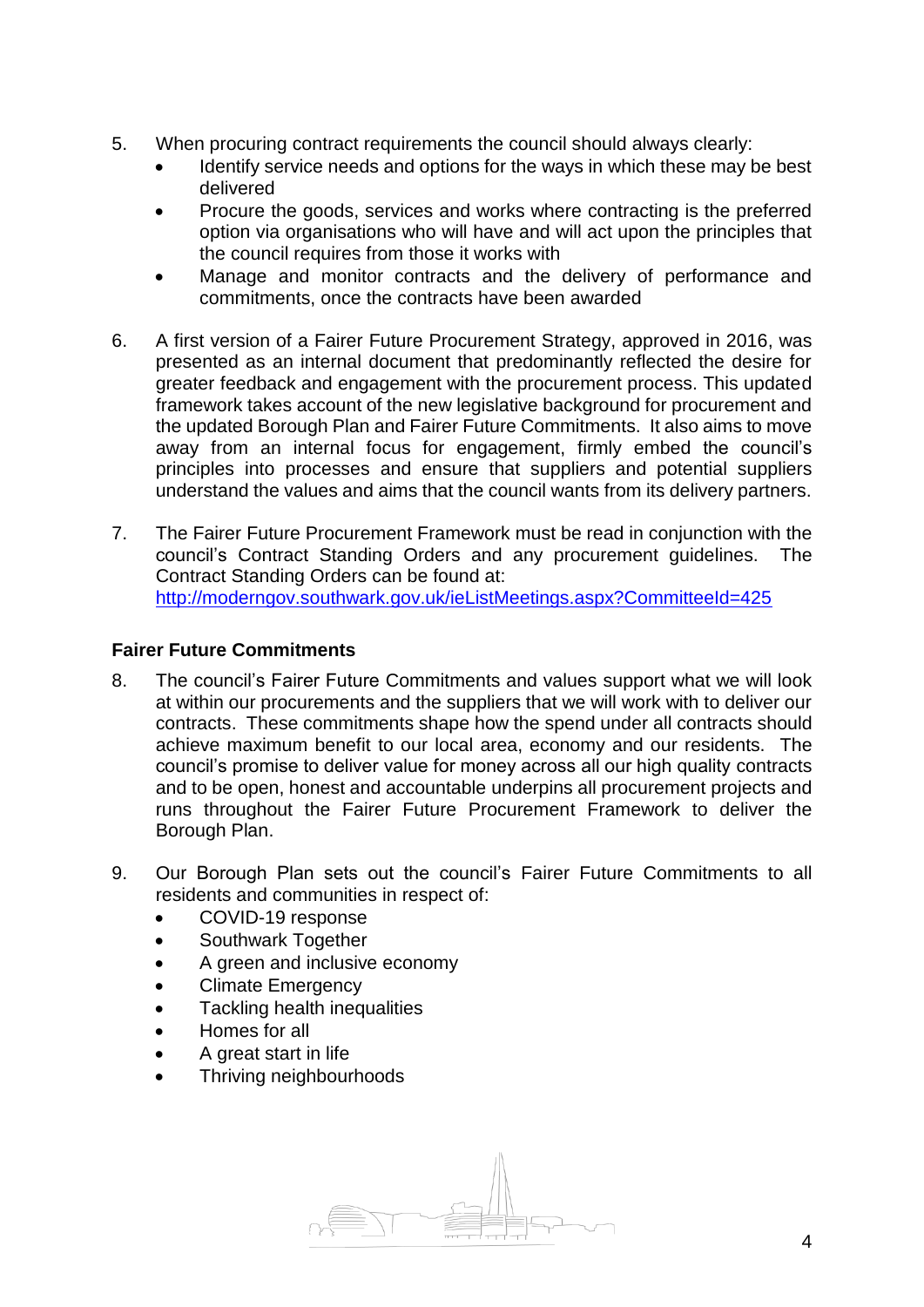- 10. The Values of the council are that we will:
	- Treat residents as if they were a valued member of our own family
	- Be open, honest and accountable
	- Spend money as if it were from our own pocket
	- Work for everyone to realise their own potential
	- Make Southwark a place to be proud of
	- Always work to make Southwark more equal and just
	- Stand against all forms of discrimination and racism

#### <span id="page-4-0"></span>**Spending Money As If It Were From Our Own Pocket**

- 11. When reviewing service delivery and procuring the council will address the following points:
	- To consider the need to balance price and quality, and to be explicit about the relative importance of both
	- To challenge procurement arrangements and seek opportunities to reduce price, improve quality and maximise efficiency
	- To complete a whole life analysis of options and assessment of risks
	- To continue joint procurement of contracts with other councils where such arrangements deliver value for money and improved outcomes
	- To reduce the costs of procurement processes and the time it takes by taking a planned and co-ordinated approach that is efficient, effective and streamlined, avoiding duplication and waste
	- To ensure existing contracts, frameworks and internal and external procurement options or collaboration opportunities are utilised where appropriate to reduce procurement costs
	- To undertake a strategic assessment of delivery options before any procurement for all services that have a value of £10m or more
	- To deliver value for money across all our service delivery and contracts
	- To confirm how contracts' performance and commitments will be monitored and managed during their performance.
- 12. The council operates an 'in-house' preferred provider procurement process based on the high quality of contracts this provides for residents, the terms, conditions and wellbeing this affords our staff and the stability, direct control and flexibility this affords us in the management of our services. The council has a good record of bringing previously outsourced services in-house.
- 13. However, we currently have a mixed economy of goods and services provision and see no reason why this will not continue well into the future. Ready access to a diverse, competitive range of suppliers providing quality services, goods and works (including small firms, social enterprises, minority businesses, and voluntary and community sector groups) who offer expertise and knowledge is a good thing, particularly where local sourcing and local employment is encouraged and increased.

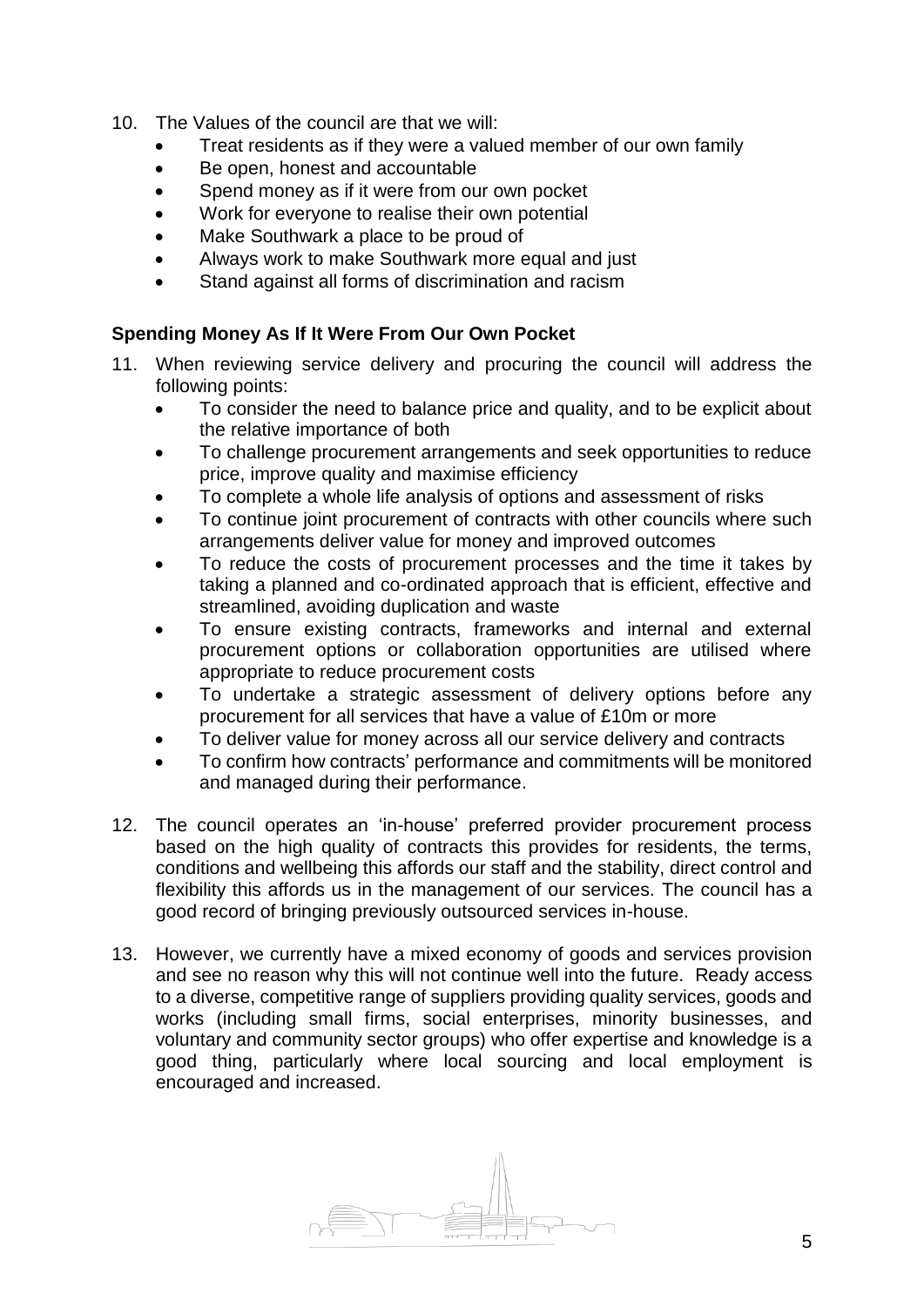- 14. It is important that projects give enough attention and time to plan, in order to take up opportunities that are available. Critically assessing our business needs, from a "make or buy" decision, challenging the specified levels of service or identifying possible process efficiencies are important precursors in the procurement planning process, together with the planning of tender evaluation and contract management that help to ensure any possible contract delivers best value.
- 15. As part of the "make or buy" option, full consideration of in-house service delivery is the first part of the planning process and explicit consideration of whether the works, goods or services could be provided in-house must be included when developing the procurement strategy. This consideration must be clearly set out in Gateway 0 strategic assessments for service contracts worth over £10m and be addressed at Gateway 1 for all contracts over £100,000.
- 16. Where contracting with external suppliers is selected for providing services, goods or works, the procurement strategy (Gateway 1 report) must demonstrate how this will be successful in meeting defined service objectives and the commitments of the Borough Plan, and how it will achieve long term value for money.

#### <span id="page-5-0"></span>**Open, Honest and Accountable**

- 17. In accordance with our Fairer Future Commitments, the council will seek to exercise good governance in the procurement process. This will include:
	- Ensuring all procurement practices are legal, ethical and transparent, conforming to procurement legislation and regulation and robust enough to meet the challenge of external scrutiny
	- Applying appropriate governance arrangements to meet the principles of openness and accountability, and to manage risk
	- Having clear, unambiguous and sufficiently flexible operational arrangements that respond to service needs, reduce red tape and protect statutory and regulatory responsibilities of the council
	- Promoting the commitment of suppliers to the prevention and detection of fraud and corruption in their processes
	- Ensuring organisations that the council works with have or will deliver the values that it has committed to and setting out a clear process to monitor this
	- Environmental Commitments such as the reduction in carbon emissions and where appropriate, complying with requirements such as the Ultra Low Emission Zone (ULEZ)
- 18. The council has an established gateway process as part of the governance process set out in Contract Standing Orders. These gateways support the strategic assessment, procurement strategy, contract award and contract variations for contracts. They are approved as set out in the council's Constitution and offer clear governance and best practice for procurement processes.

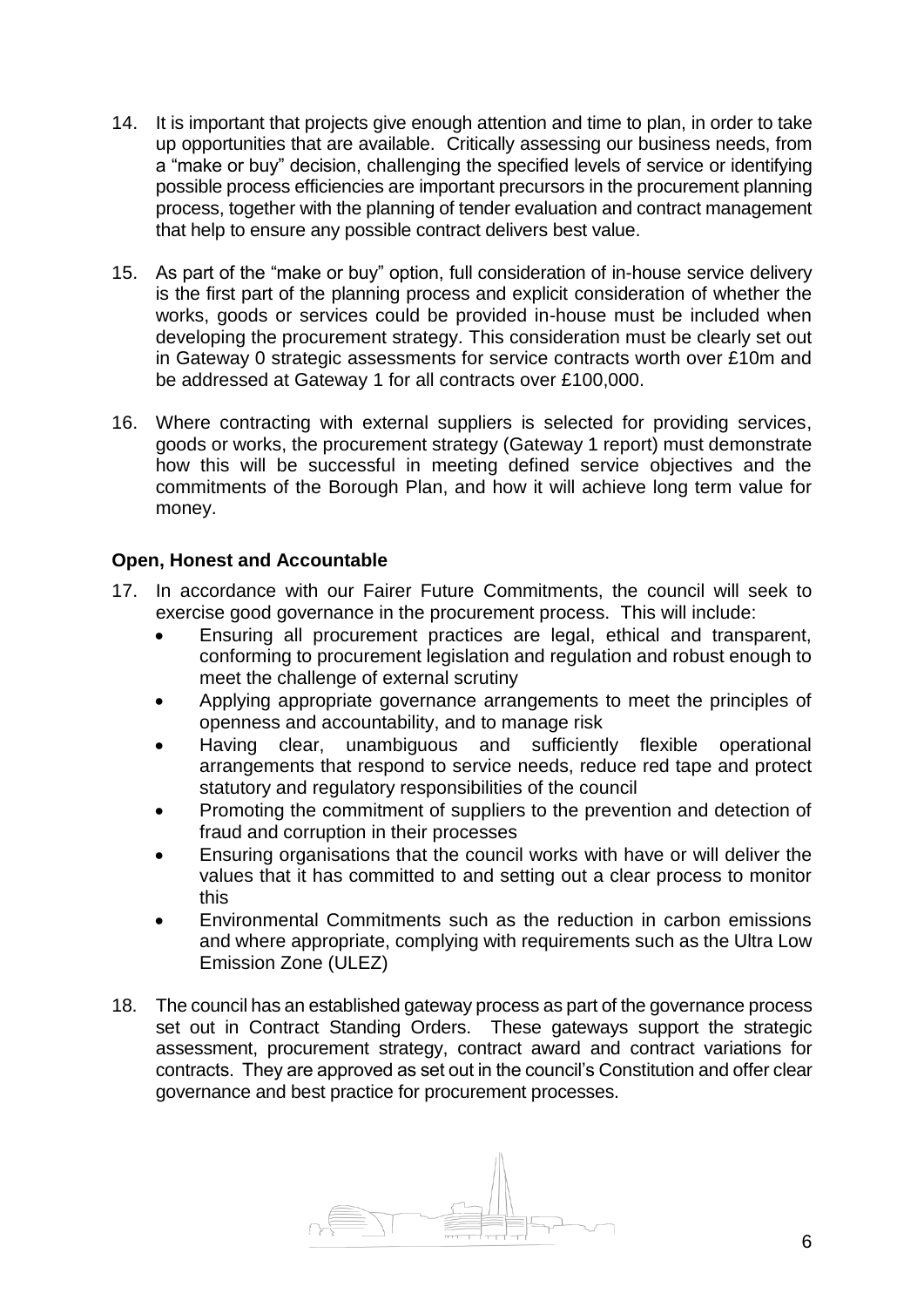19. The use of the e-procurement system also supports transparency on the way in which the council will undertake its procurement processes, as well as recording and reporting on contract delivery and performance.

## <span id="page-6-0"></span>**Southwark Economic Wellbeing Strategy**

- 20. The council's Economic Wellbeing Strategy sets out our ambitions to support residents, local businesses and our local economy in tough economic times. Our Fairer Future Procurement Framework should closely align with our vision of being a borough that is open for business and to support and promote economic wellbeing. Our strategy is -
	- Employment & Skills: A full employment borough with a job opportunity for every Southwark residents who wants to work
	- Business: A growth borough where business thrives and prospers
	- Town centres and high streets: Thriving town centres and high streets
	- Financial wellbeing: Helping people to grow their incomes and ensuring a fair day's pay for a fair day's work

The full strategy can be found here:

<http://www.southwark.gov.uk/business/economic-wellbeing-strategy> The detailed delivery plan for the strategy is set out in the Economic Renewal Plan, which can be found here: <https://www.southwark.gov.uk/business/economic-renewal-plan>

21.The council is committed to community wealth building and measures which support the local economy and businesses, including looking to introduce local spend targets. Work will also be supported to ensure that equalities and other data is captured, for example on those businesses bidding for and successful in winning council contracts, to support decision making.

## <span id="page-6-1"></span>**Equalities, Health and Community Impact**

22.The council must have due regard to equality issues and community impact under its Public Sector Equality Duty. Southwark's Framework for Equality policy sets out how equality and human rights considerations will be embedded into our policies on procurement and commissioning. All Gateway 0 strategic assessments and Gateway 1 reports setting out the procurement strategy, must show that all relevant equality issues and obligations are taken into account and planned throughout both the procurement process and in the delivery of those functions on behalf of the council. Equality, health and socio-economic considerations are all covered within the Southwark Framework for Equality.

#### <span id="page-6-2"></span>**Workforce Issues**

23.The council expects our suppliers to have good employment practices. This is important because workers who are valued and fairly treated are more likely to deliver the high quality and value for money service that our residents need and expect. It is also part of the council's broader commitment to promoting good work

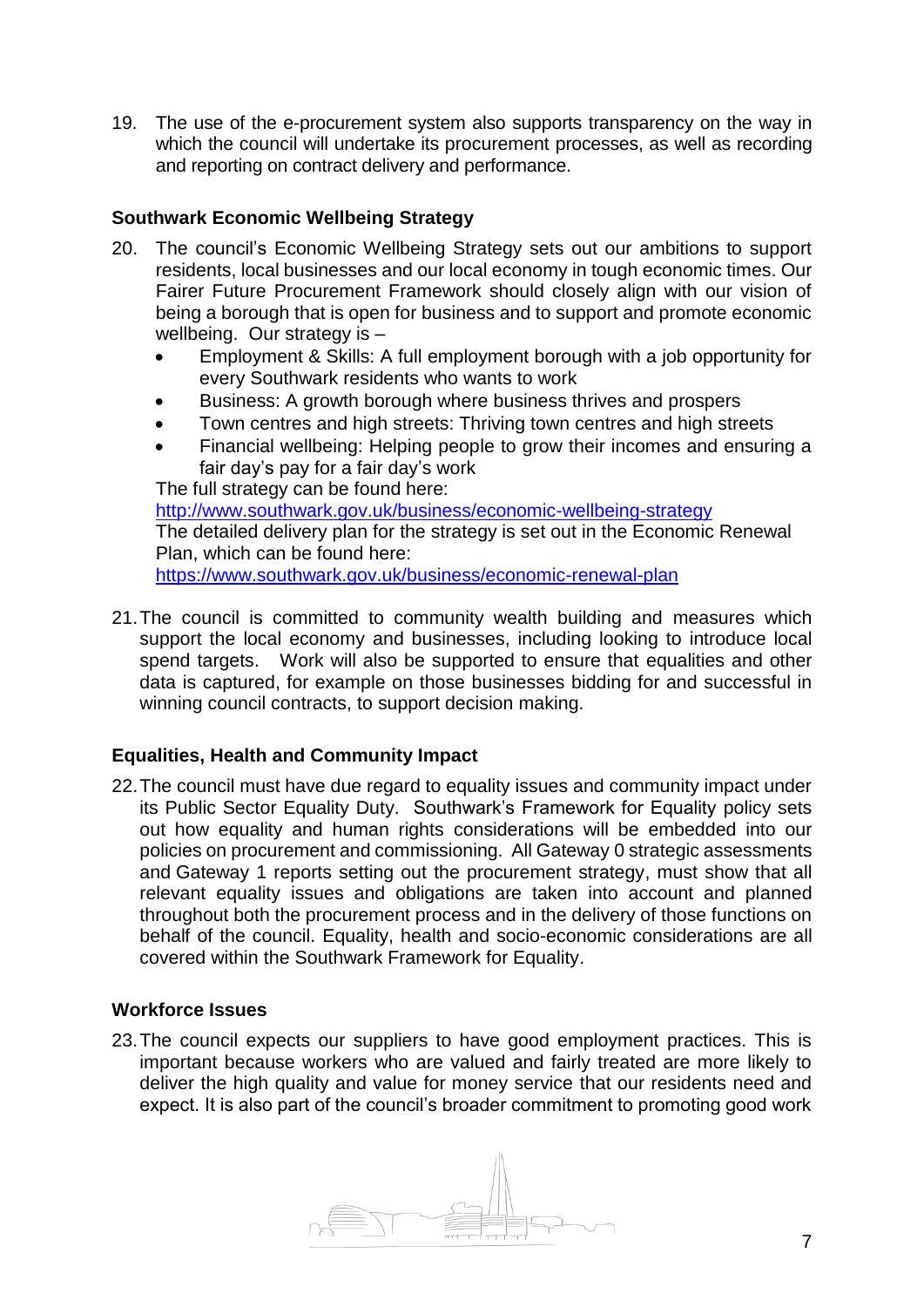and fair pay for all workers, recognising the fundamental impact employment quality has on people's wellbeing and life chances.

- 24.Where the council renews contracts or outsources contracts to the private or voluntary sector the following workforce issues must be considered and applied on a case by case basis as allowed by EU procurement, local government and other relevant legislation and as provided by relevant council policy.
- 25.The elements to be covered in this are not intended to be complete but will include the following:
	- Payment of the London Living Wage as set by the Living Wage Foundation (see further information below)
	- Pension provision
	- The transfer and treatment of staff under TUPE
	- Ensuring all employees have a written statement of their pay and conditions
	- Terms and conditions including sick pay, holiday pay and provision of equipment
	- Trade Union Recognition (see further information below)
	- Modern Slavery (see further information below)
	- Equality, Diversity and Inclusion (see further information below)
	- Gender Pay Gap (see further information below)
	- Black Asian and Minority Ethnic Pay Gap (see further information below)
	- The requirement for an offer of guaranteed hours that reflect an employee's normal working patterns and with no harmful short or zero hour contracts that are detrimental to the employees affected
	- Adequate training and development for employees that equips them with the skills and expertise needed to deliver the service; including clear information on their right to request time off for training or study
- 26.For areas covered by legislative requirements, such as modern slavery and the gender pay gap, the council will expect suppliers and their supply chains to fully comply with their lawful obligations and provide any information as to their current status but will potentially ask for action plans around undertaking any changes to address issues where legislation does not directly apply.

## <span id="page-7-0"></span>**Health & Safety and Wellbeing**

- 27. Health and Safety minimum requirements, where set out in legislation are required to be followed by all contractors and those in their supply chain. Going above and beyond this is encouraged where it is best practice, especially in relation to ensuring quality welfare facilities that are fit for purpose.
- 28.Where pieces of legislation for particular industries or types of contract, such as the Construction Design and Management Regulation of 2015 are in place, these must also be followed by directly employed organisations and their supply chains.
- 29.The council has codes of practice relating to specific circumstances, including but not limited to, the use of scaffolding, working with asbestos, working from heights

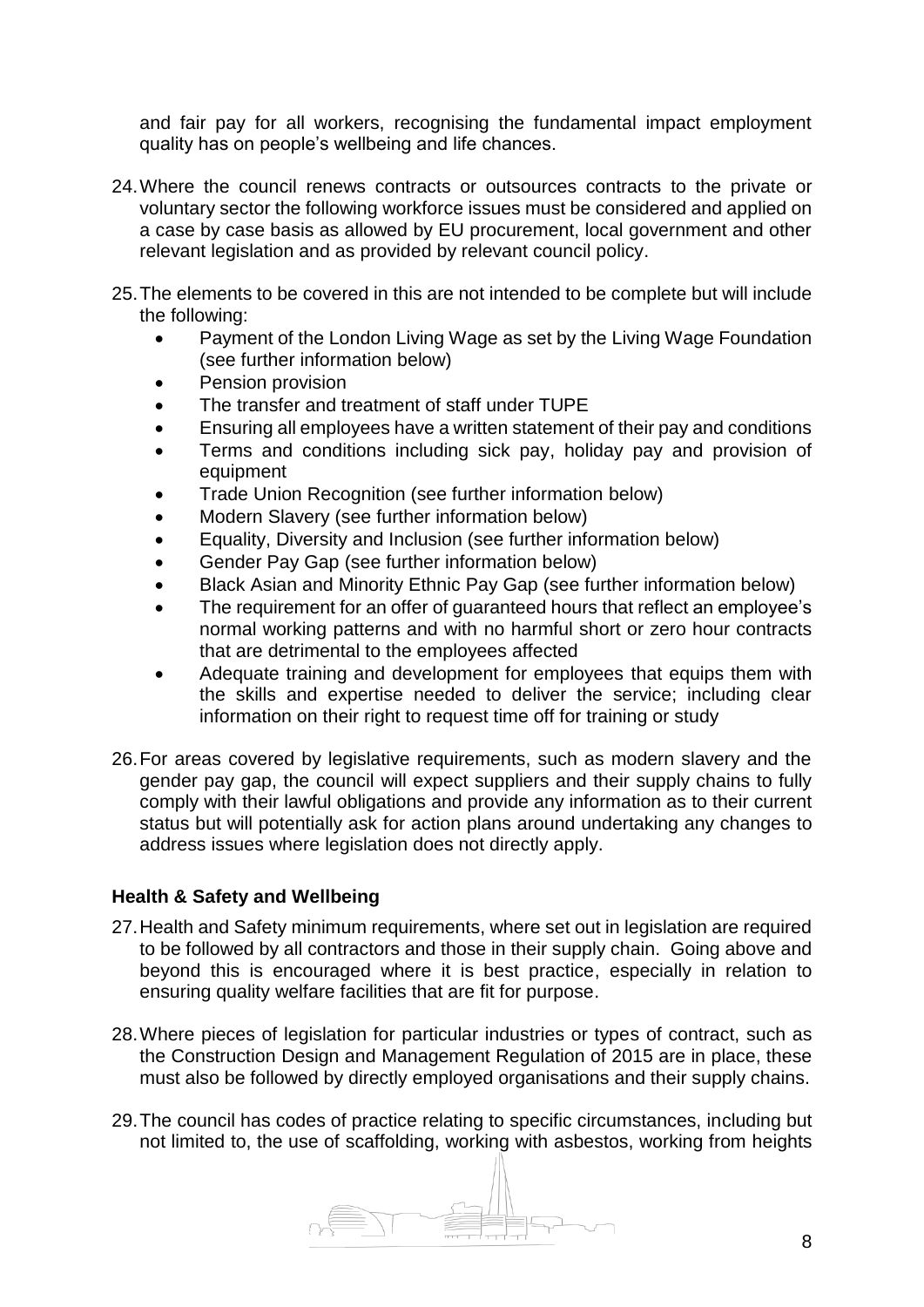and working in occupied premises that will be included in contracts involving these for the contractor and their supply chain.

- 30.All organisations are encouraged to support a healthy workforce by signing up to The London Healthy Workplace Award, details of which can be found at: <https://www.london.gov.uk/what-we-do/health/london-healthy-workplace-award>
- 31.Information from the council for the application process and support can be found at:

[https://www.southwark.gov.uk/health-and-wellbeing/public-health/for-the](https://www.southwark.gov.uk/health-and-wellbeing/public-health/for-the-public/healthy-workplaces)[public/healthy-workplaces](https://www.southwark.gov.uk/health-and-wellbeing/public-health/for-the-public/healthy-workplaces)

32.The Women's Safety Charter was developed by the council in response to the recognition of the serious nature of and need to address harassment in bars and nightclubs. Contractors who operate in these industries would be expected to sign up to the Charter. Full information and details of the code can be found at: [https://www.southwark.gov.uk/community-safety/let-s-talk-about-women-s](https://www.southwark.gov.uk/community-safety/let-s-talk-about-women-s-safety)[safety](https://www.southwark.gov.uk/community-safety/let-s-talk-about-women-s-safety)

#### <span id="page-8-0"></span>**Violence at Work Charter**

33.The council is committed to ensuring that staff providing contracts on our behalf should receive protection from violence in the workplace and support if they are subjected to violence in the course of their work. The council approved the 'End Violence at Work Charter' and the award of new contracts will then be dependent on a commitment by contractors to do the same. The Unison 'End Violence at Work Charter' can be found at

<https://www.unison.org.uk/content/uploads/2018/04/24948.pdf>

34.In addition our expectation is that all contractors should have a clear policy on a zero-tolerance approach to all forms of discrimination, harassment and bullying at work.

## <span id="page-8-1"></span>**London Living Wage**

- 35.Southwark Council became an accredited London Living Wage employer in November 2012. There is a presumption that all contracts for the provision of services or works will include the payment of at least the current Living Wage (LW), as set annually by the Living Wage Foundation, to all relevant staff working directly on the contract in question. This means that pay should be at or above the London Living Wage for contracts performed on council premises or in the Greater London area and at or above the real UK Living Wage for contracts performed outside London.
- 36.In the planning of all contracts, the appropriateness and best value / cost implications of including the LW must be considered on a case-by-case basis, recorded in writing, and set out in any required Gateway 1 Report. Where LW is

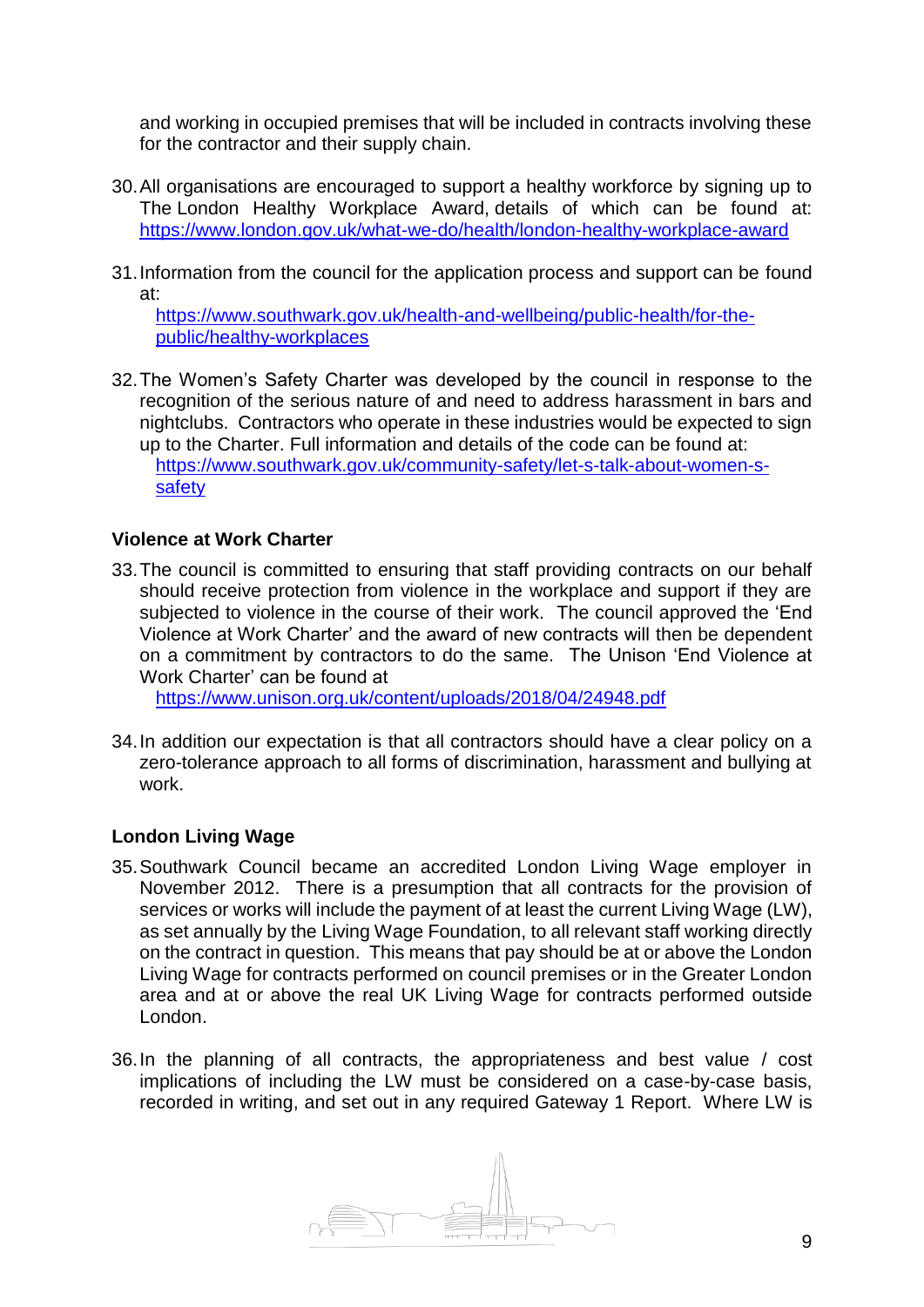not appropriate it must not be included in the contract and detailed reasons for this should be set out in the Gateway 1 report.

- 37.Where LW is included, gateway reports and contract documents must set out how the requirement for LW will be evaluated and how the payment of LW and cost implications will be monitored.
- 38.Full details about the London Living Wage are available at: <https://www.livingwage.org.uk/>

## <span id="page-9-0"></span>**Prompt Payment**

39.The council pays all its undisputed invoices in a prompt manner and expects in its standard terms and conditions of contract, that organisations and their supply chain also pay their contracts promptly. Details of the prompt payment requirements will be set out in tender documents.

#### <span id="page-9-1"></span>**Consideration of Trade Union Recognition**

- 40.We expect our suppliers to recognise and respect the rights of their employees to associate freely and to organise and bargain collectively in accordance with the local laws relevant to their employment.
- 41.We believe that employers who formally recognise trade unions are more likely to take a responsible approach to workforce consultation and planning. We therefore believe that public service contractors should recognise trade unions where there is an active membership and trade union representatives within the workforce. Organisations will be requested to commit to trade union recognition or a timetable to work towards recognition where this does not already exist.
- 42.We will work to ensure that early consultation with trade unions is undertaken before the possible outsourcing of any service currently delivered in-house.

#### <span id="page-9-2"></span>**Blacklisting**

43.Blacklisting is where employers and recruiters discriminate against individuals based upon trade union membership or activity. This is prohibited by law. All relevant tenders shall include relevant questions relating to any prior blacklisting activity or self-cleansing activity related to this and shall exclude any organisation that cannot satisfy the council's commitment to only doing business with suppliers who meet minimum statutory and ethical standards, in line with best procurement practice. Contracts for public works will include provisions to provide for the termination of the contract if the provider is proved to engage in blacklisting activities during the course of that contract.

## <span id="page-9-3"></span>**Equality, Diversity and Inclusion**

44.The council has an obligation to act in accordance with the Public Sector Equality Duty (PSED). It will ensure that best practice is followed in taking equality

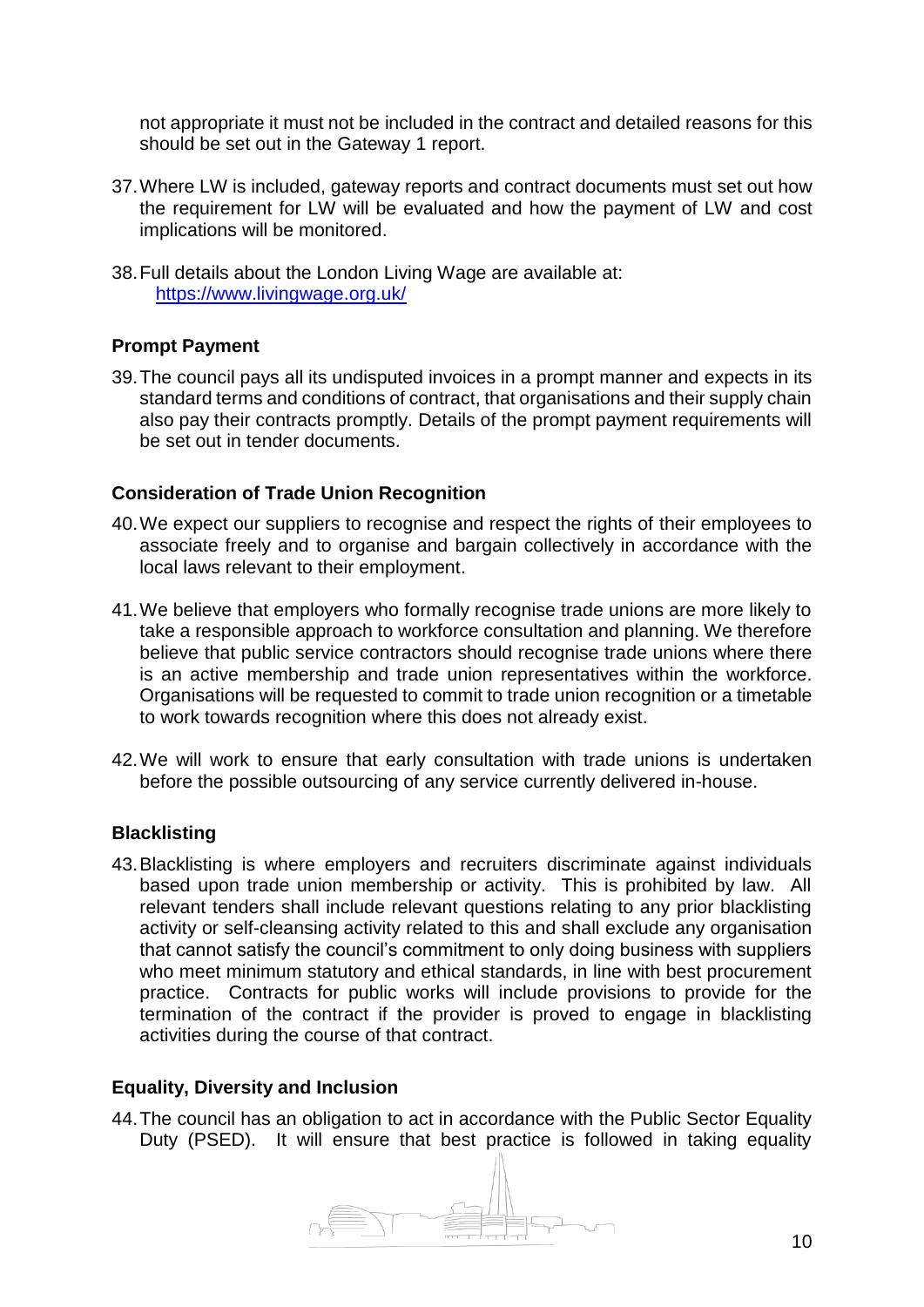requirements into account when preparing and undertaking procurement activities in line with its policies and procedures.

- 45.The council is aware of the important role that it plays in ensuring that Equality, Diversity and Inclusion are delivered through all parts of its policies and contracts, including procurement. Processes to ensure that the outcome of reports such as Southwark Stands Together will be incorporated into guidance for procurement.
- 46.The council will explore how, through use of equalities and other data to be captured, it can best enable Black, Asian and Minority Ethnic and smaller local organisations to participate in procurement opportunities.

#### **Gender pay gap**

47.Organisations with 250+ employees are required to publish their gender pay gap. The council is committed to seeing the gender pay gap decrease and will therefore request all contractors with 50+ employees commit to publishing their gender pay gap. Contractors with 250+ employees will be required to publish their gap and the council will request this is accompanied by an annual plan that sets out their plans to reduce any gap.

#### <span id="page-10-0"></span>**Black Asian and Minority Ethnic pay gap**

48.The council is committed to seeing the Black, Asian and Minority Ethnic pay gap decrease and will therefore request all contractors with 50+ employees commit to publishing their Black Asian and Minority Ethnic pay gap. Contractors with 250+ employees will be asked to publish their gap and the council will request this is accompanied by an annual plan that sets out their strategies to reduce any gap.

#### <span id="page-10-1"></span>**Good Work Standard**

- 49.The council is committed as part of its Fairer Future Commitments (Theme 4 A full employment borough) to comply with the Mayor's Good Work Standard that confirms we will only work with organisations that have good employment practices. The London-wide standard from the Greater London Authority (GLA) has been launched and the first level captures areas of legislative compliance as well as requirements beyond statutory employment practices. The council will expect all contracting organisations to meet the requirements of at least the first (Foundation) level of the standard. Organisations are encouraged to consider accreditation to higher levels of the Good Work Standard.
- 50.The link to the Mayor's Good Word Standard with its online appraisal is available here:

[https://www.london.gov.uk/what-we-do/business-and-economy/supporting](https://www.london.gov.uk/what-we-do/business-and-economy/supporting-business/good-work-standard-gws-0)[business/good-work-standard-gws-0](https://www.london.gov.uk/what-we-do/business-and-economy/supporting-business/good-work-standard-gws-0)

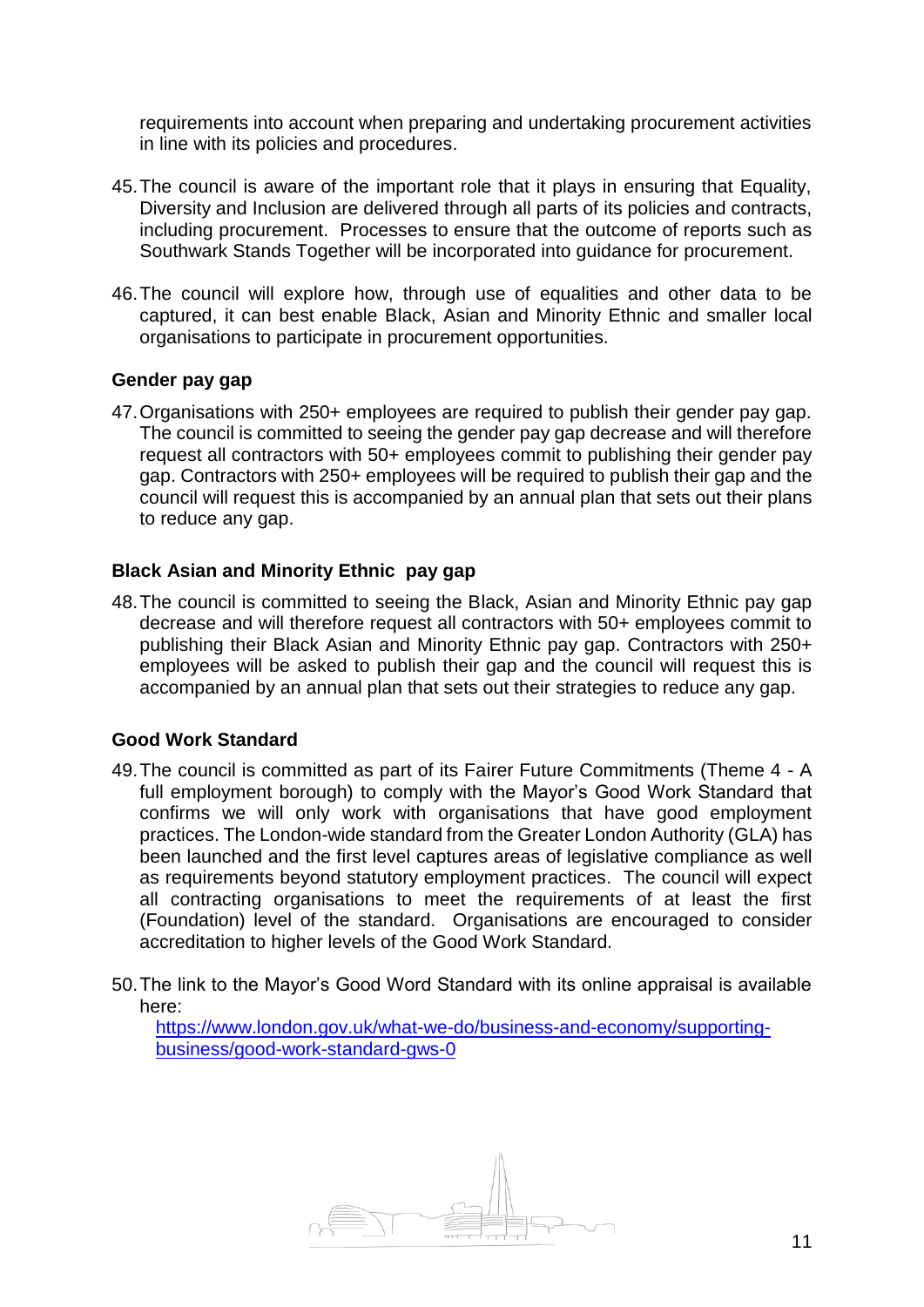## <span id="page-11-0"></span>**Southwark Ethical Care Charter (SECC)**

51.The Southwark Ethical Care Charter relates to the standards that the council expects from its care providers in relation to payment for travel and training etc. This reflects the particular challenges in relation to delivering social care to our residents and ensuring that quality standards and fair practice are in place where these are delivered by partner organisations. A copy of the Southwark Ethical Care Charter can be found at:

[http://moderngov.southwark.gov.uk/documents/s52528/Appendix%201%20Sou](http://moderngov.southwark.gov.uk/documents/s52528/Appendix%201%20Southwark%20Ethical%20Care%20Charter.pdf) [thwark%20Ethical%20Care%20Charter.pdf](http://moderngov.southwark.gov.uk/documents/s52528/Appendix%201%20Southwark%20Ethical%20Care%20Charter.pdf)

#### <span id="page-11-1"></span>**Modern Slavery**

- 52.We have a zero-tolerance approach to modern slavery and we are committed to acting ethically and with integrity in all our business dealings and relationships and to implementing and enforcing effective systems and controls to ensure modern slavery is not taking place anywhere in our own business or in any of our supply chains. Our full statement on Modern Slavery can be read here.
- 53.Councils have an important role to play in ensuring their contracts and supplies don't contribute to modern day slavery and exploitation. We expect the same high standards from all of our contractors, suppliers and other business partners, and as part of our contracting processes, we include specific prohibitions against the use of forced, compulsory or trafficked labour, or anyone held in slavery or servitude, whether adults or children, and we expect that our suppliers will hold their own suppliers to the same high standards.
- 54.The council has a whistleblowing policy which enables and obliges our staff to immediately report a breach of our Modern Slavery policy. All organisations and those in their supply chains also have access to this and should use it if they have any concerns or issues that they wish to report.
- 55.The council is committed to ensuring that there is no modern slavery or human trafficking in our supply chains or in any part of our operations and we require our suppliers to do the same. We believe that suppliers have a key role to play in combating these crimes and that all of the suppliers we work with must take all possible steps to ensure that human trafficking and modern slavery are not taking place in any of their supply chains or their own operations. We will not maintain relationships with suppliers where it is confirmed that they have been involved in human trafficking or modern slavery, and confirm this is a material consideration in selecting and evaluating our new and existing supplier relationships. We have signed up to the Co-operative Party's Charter Against Modern Slavery: <https://party.coop/local/councillors/modern-slavery-charter/#intro>

#### <span id="page-11-2"></span>**Social Value**

56.The council seeks to get the 'most' value of its spend with external organisations through considering and seeking to improve the economic, social and environmental

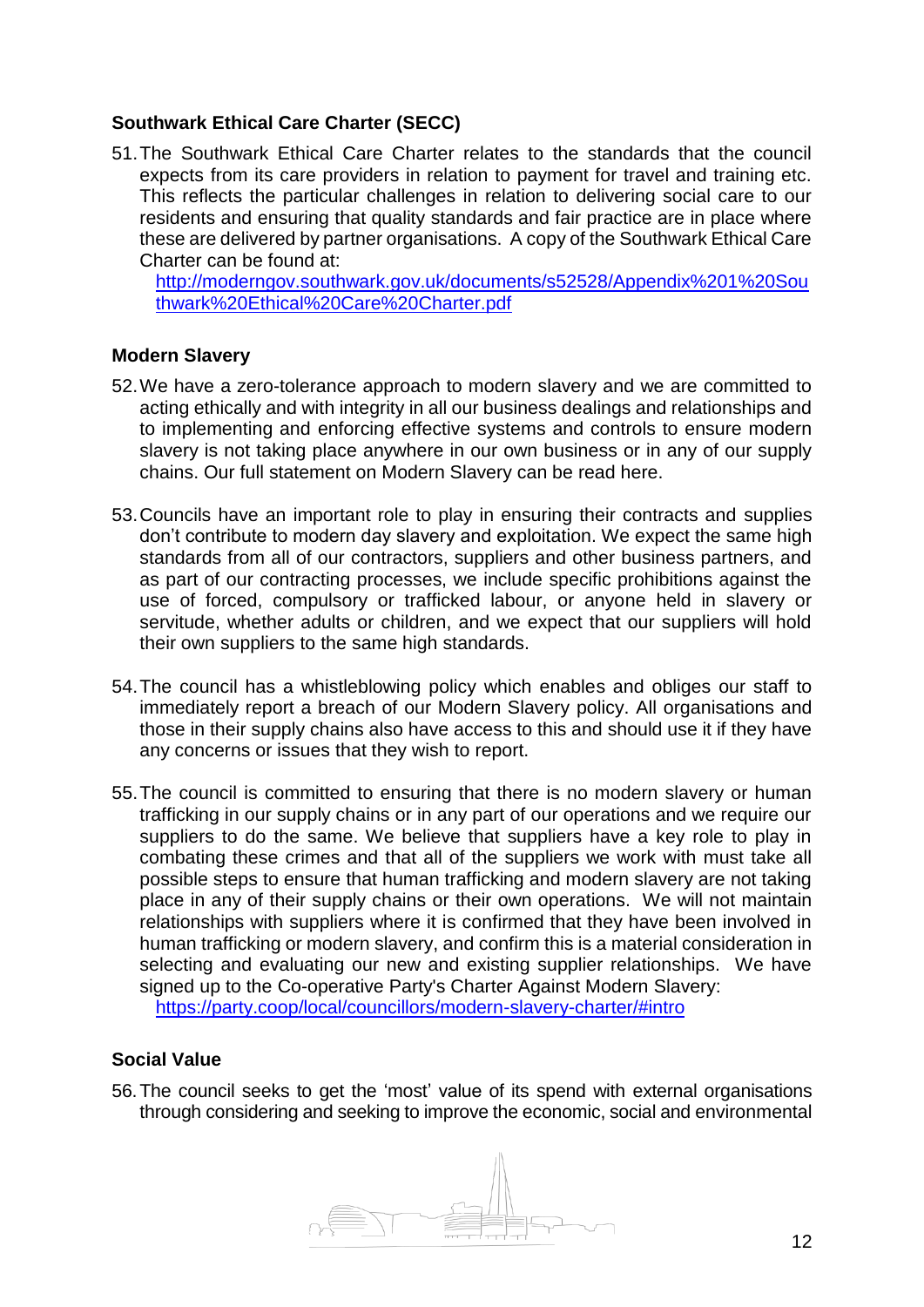well-being benefiting the local area and its residents that is linked to the contractual spend. This has been termed 'social value'.

- 57.The council has an obligation under the Public Services (Social Value) Act 2012 to consider what social value could be obtained during a procurement process for all service contracts that are subject to the Public Contract Regulations 2015. The Act offers an important opportunity to achieve more from the council's spending on services. Southwark Council will go beyond the narrow focus of the legislation and consider what social value can be delivered during the development of all procurement strategies (Gateway 1 reports).
- 58.When considering the additional benefits and social value to be delivered, this must support the social, economic or environmental wellbeing of Southwark and its residents and specifically support the delivery of the council's Fairer Future Commitments.
- 59.Key areas of social value commitments include:
	- Apprenticeships and paid internships
	- Job creation and local economy
	- Local employment opportunities
	- Work placement opportunities
	- Payment of London Living Wage where appropriate
	- Environmental and sustainability considerations
	- Health and wellbeing considerations
- 60.In addition to the core quality and cost elements to deliver the tender itself, a clearly methodology for evaluating any social value elements during the procurement process.
- 61.For all contracts over £100k in value, social value should be considered for inclusion and where applicable, used as part of the evaluation methodology for the tender award. Evaluation criteria should be assessed on a case-by-case basis and the weightings should therefore reflect the relative importance of the social value element to the subject matter of the contract and should be proportional to this. It is however advised that this element be allocated at least 15% of the available evaluation marks.
- 62.For all contracts over £1m in value, the expectation will be that where practical at least one apprenticeship will be provided per £1m of contract value. These are aims and when they are not possible this should be noted in the Gateway 1 report but other social value options should still be considered.
- 63.All apprenticeships should be of high quality and in line with the aims set out in the council's Economic Wellbeing and Skills Strategies: <http://www.southwark.gov.uk/business/economic-wellbeing-strategy> <http://www.southwark.gov.uk/business/skills-strategy>
- 64.The achievement of social value commitments from proposed successful tenderers should be set out in the contract award recommendation (Gateway 2 report).

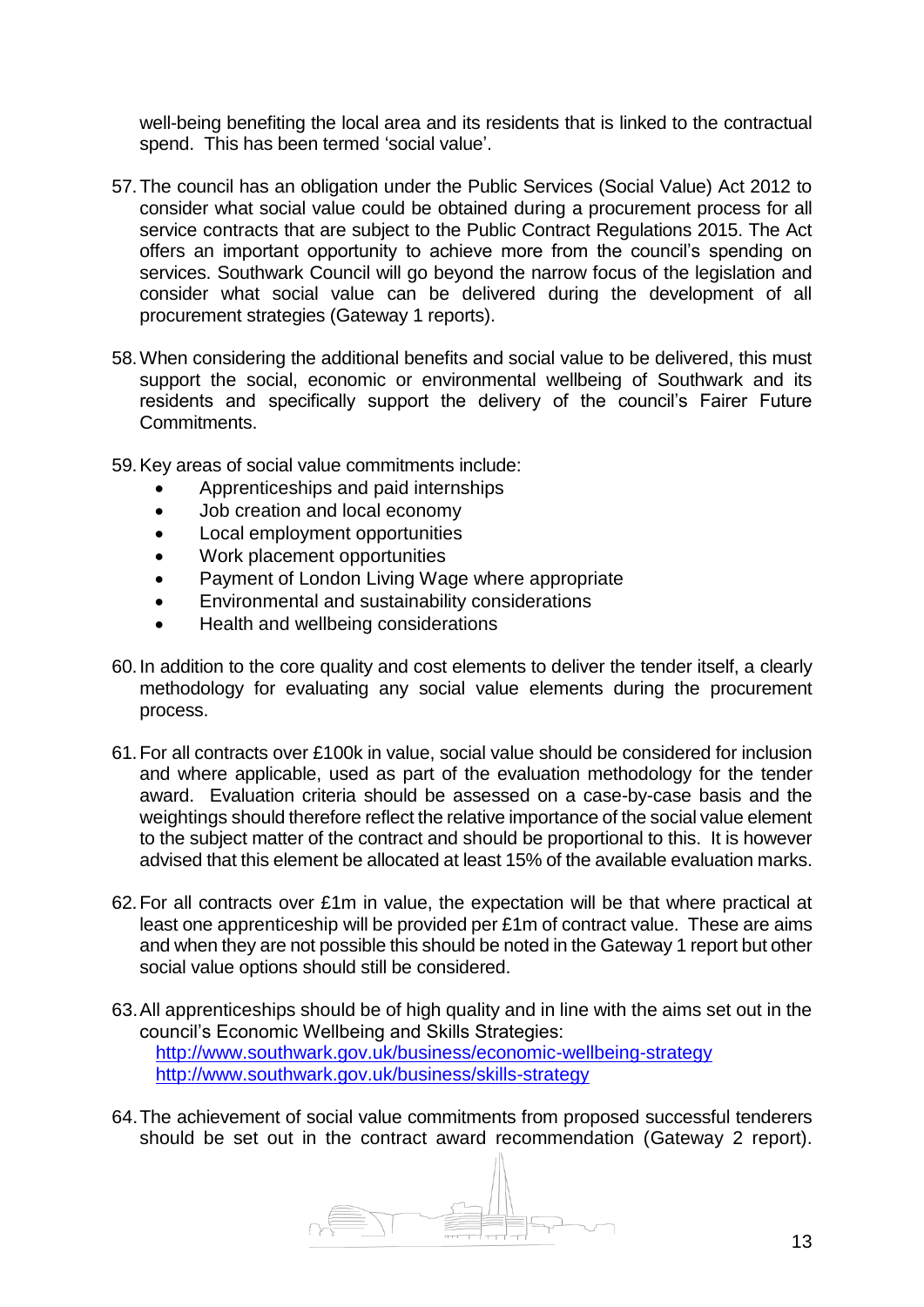These commitments should form part of the contract and key performance indicators and be monitored and reported on as part of best practice contract management, as well as in performance reports to departmental and corporate contract review boards as required.

#### <span id="page-13-0"></span>**Southwark Construction Charter**

- 65.The council's capital programme is worth £1bn over the next ten years. It includes commitments to build schools, leisure centres and a huge number of new homes including the commitment to deliver 11,000 new council homes by 2043.
- 66.The council supports the Unite Construction Charter which it directs contractors working on Southwark Council construction contracts to review to support ethical employment practices on Southwark construction sites.

## <span id="page-13-1"></span>**A Greener Borough**

67.The council has declared a climate change emergency and is committed to working to reduce the negative impacts and externalities that the delivery of its services and contracts has on residents and Southwark's environment. These range from those set out in law, such as London's Ultra Low Emission Zone (ULEZ) and aiming for low or zero emission vehicles, to the council's commitments on carbon reduction and the use of single use plastics. The council will work with suppliers to ensure that its commitment to making the commitments in relation to the Climate Change Strategy are realised, including for carbon neutrality to be ireflected wherever possible in contracts entered into. The council's Climate Change Strategy can be found at:

[https://www.southwark.gov.uk/assets/attach/48607/Climate-Change-Strategy-](https://www.southwark.gov.uk/assets/attach/48607/Climate-Change-Strategy-July-2021-.pdf)[July-2021-.pdf](https://www.southwark.gov.uk/assets/attach/48607/Climate-Change-Strategy-July-2021-.pdf)

- 68.Procurement must be compatible with our commitment to supporting making a greener borough, including reducing air pollution and factors that support the intention to be a carbon neutral council by 2030. Work to remove single use plastics from our operational estate is part of the single use plastics strategy. Consideration should be given to using sustainable materials and methods wherever appropriate and note of new legislation and more environmentally friendly products and services should be made.
- 69.Gateway 1 reports should set out clearly what can be considered, potential costs and how any negative impacts can be reduced and how these will be evaluated during the procurement process.
- 70.With the specific aim to ensure safety for road users, suppliers are asked, where it is appropriate with the use of vehicles, to:
	- Comply with the London Cycling Campaign's Safer Lorries, Safer Cycling Pledge, details of which are available at: <https://lcc.org.uk/pages/safer-lorries-pledge>

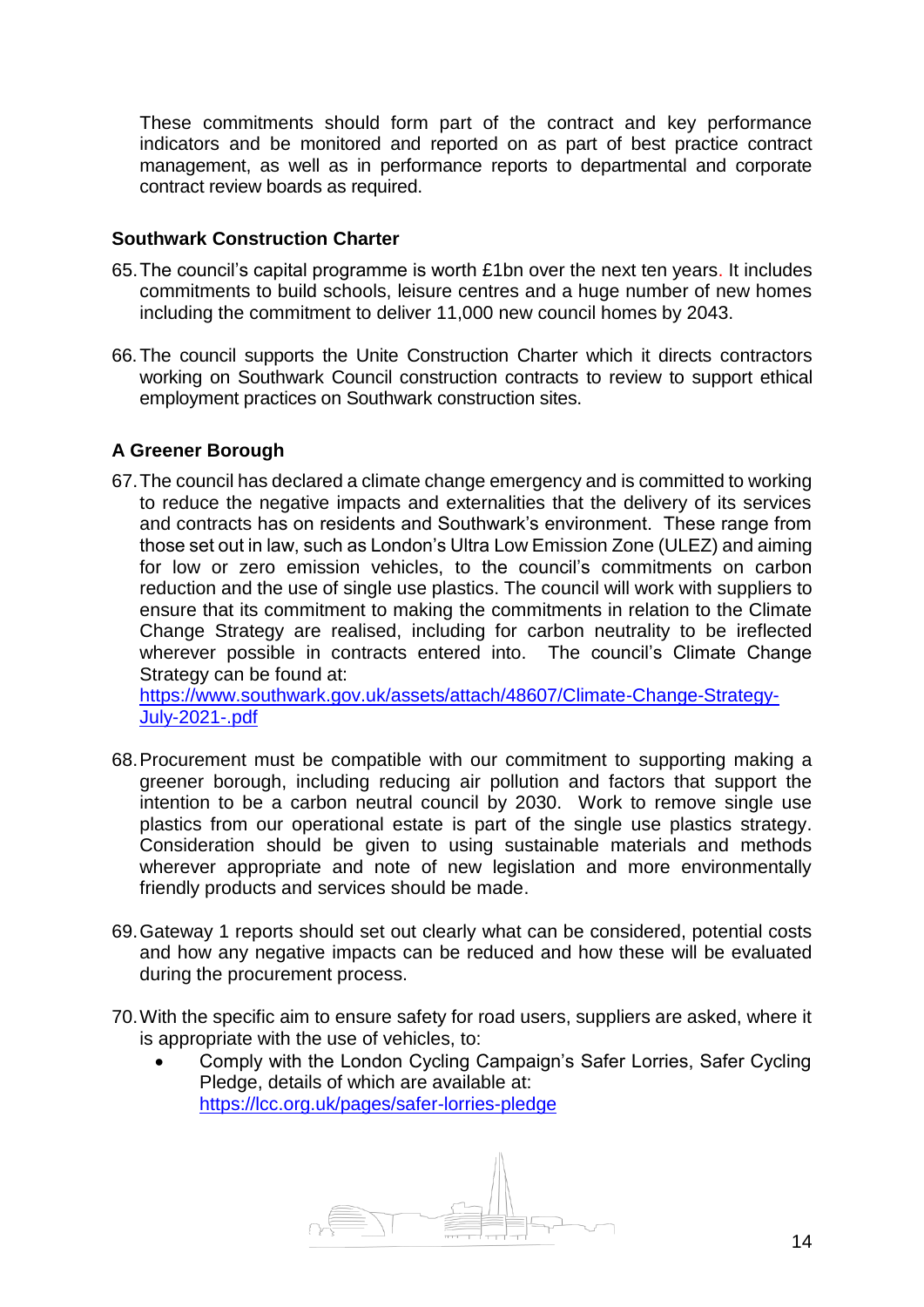Meet the requirements of Fleet Operator's Recognition Scheme. More details of this scheme are available at:<https://www.fors-online.org.uk/cms/>

## <span id="page-14-0"></span>**Fairtrade**

71.The council wishes to encourage contractors, suppliers and service providers engaged to work for the council to show a commitment to Fairtrade. The council is committed to Southwark achieving and maintaining "Fairtrade Borough" status by meeting the five goals necessary to become a designated Fairtrade Borough. Further information on Fairtrade can be found at: [http://www.fairtrade.org.uk](http://www.fairtrade.org.uk/)

## <span id="page-14-1"></span>**Freedom of Information**

72.It is important to note that information supplied to the council during the tender and evaluation process may be available to the public under the terms of the Freedom of Information Act 2000 (FOIA), the Environmental Information Regulations 2004 (EIR) and other legislation providing a statutory right of access to information. The council's presumption is that information should be released unless it falls within the scope of an appropriate exemption. Whilst the council will take into account the position of the parties in question, it is ultimately the responsibility of the council to decide what information should or should not be released. This includes any information subsequently included in the contract.

## <span id="page-14-2"></span>**Data Protection**

73.All contracted organisations shall register with the Information Commissioner's Office where they fulfil the criteria laid out under the terms of the Data Protection Act 2018. This does not imply that any data processing organisation is the data controller of the information defined within the contractual agreement. All organisations are required to name an individual responsible for compliance in relation to the Data Protection Act within that organisation. All organisations are to abide by the Data Protection Act 2018 and the General Data Protection Regulation (GDPR). Further information is available from the Information Commissioner's Office:

<https://ico.org.uk/for-organisations/data-protection-act-2018/> [https://ico.org.uk/for-organisations/guide-to-the-general-data-protection](https://ico.org.uk/for-organisations/guide-to-the-general-data-protection-regulationgdpr/)[regulationgdpr/](https://ico.org.uk/for-organisations/guide-to-the-general-data-protection-regulationgdpr/)

74.Where personal information is to be shared with the contracted organisations this shall only be done so securely and incorporating (where appropriate) an information sharing agreement.

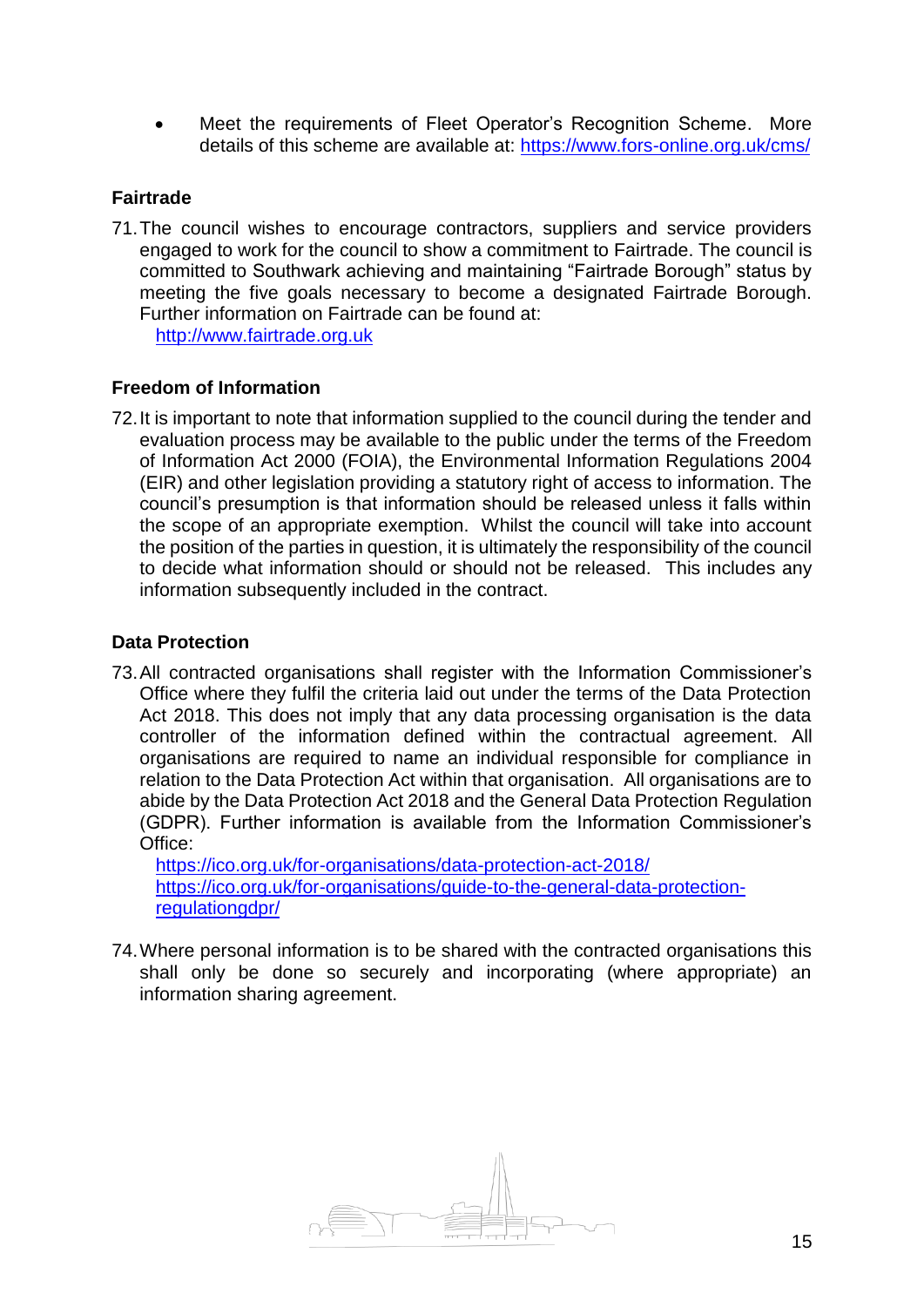## <span id="page-15-0"></span>**Staff Procurement and Contract Management Skills and Training**

75.In order to deliver the FFPF, the council will continue to develop the skills of staff, including:

- promoting staff competencies in procurement, commissioning and contract management
- ensuring that all procurement activity is undertaken by informed managers supported by professional procurement staff, providing specialist support and advice
- utilising e-procurement facilities to deliver process and procurement savings
- providing high quality guidance, support, documentation and awareness sessions for service managers and their staff engaged in procurement processes
- supporting the achievement and then managing and monitoring the delivery of social value, where appropriate from the procurement of external contracts
- improving contract management by continuously improving and learning from experience of 'relationship management' and identifying tools, best practice and training as appropriate.

## <span id="page-15-1"></span>**Framework Agreements**

76.Where the council uses Framework Agreements that have been put in place by external parties to the Southwark Council, it should ensure that the requirements of the FFPF can be integrated within the call off contract, which is managed, together with the performance of the contract during the management of the contract.

## <span id="page-15-2"></span>**Contracts Register**

77.The council's Contracts Register is published online for all live contracts over £5,000 in value in line with the Local Government Transparency Code 2015: [https://procontract.due-north.com/ContractsRegister/Index?p=2241eb95-058a](https://procontract.due-north.com/ContractsRegister/Index?p=2241eb95-058a-e511-80f7-000c29c9ba21&v=1)[e511-80f7-000c29c9ba21&v=1](https://procontract.due-north.com/ContractsRegister/Index?p=2241eb95-058a-e511-80f7-000c29c9ba21&v=1)

## <span id="page-15-3"></span>**National Procurement Policy Statement**

78.The government published the National Procurement Policy Statement (NPPS) in June 2021. This set out the need to include core strategic goals in consideration of procurement proiects, as well as resourcing needs. It also introduced a requirement to publish a pipeline of future potential procurements projects, at least 18 months in advance but ideally 3-5 years ahead. These requirements will be incorporated within procurement requirements such as Contract Standing Orders, as well as in discussions with Anchor Institutions on the formative role that the council will take in influencing and supporting with our partner public sector institutions in support of smaller and local businesses:

<span id="page-15-4"></span>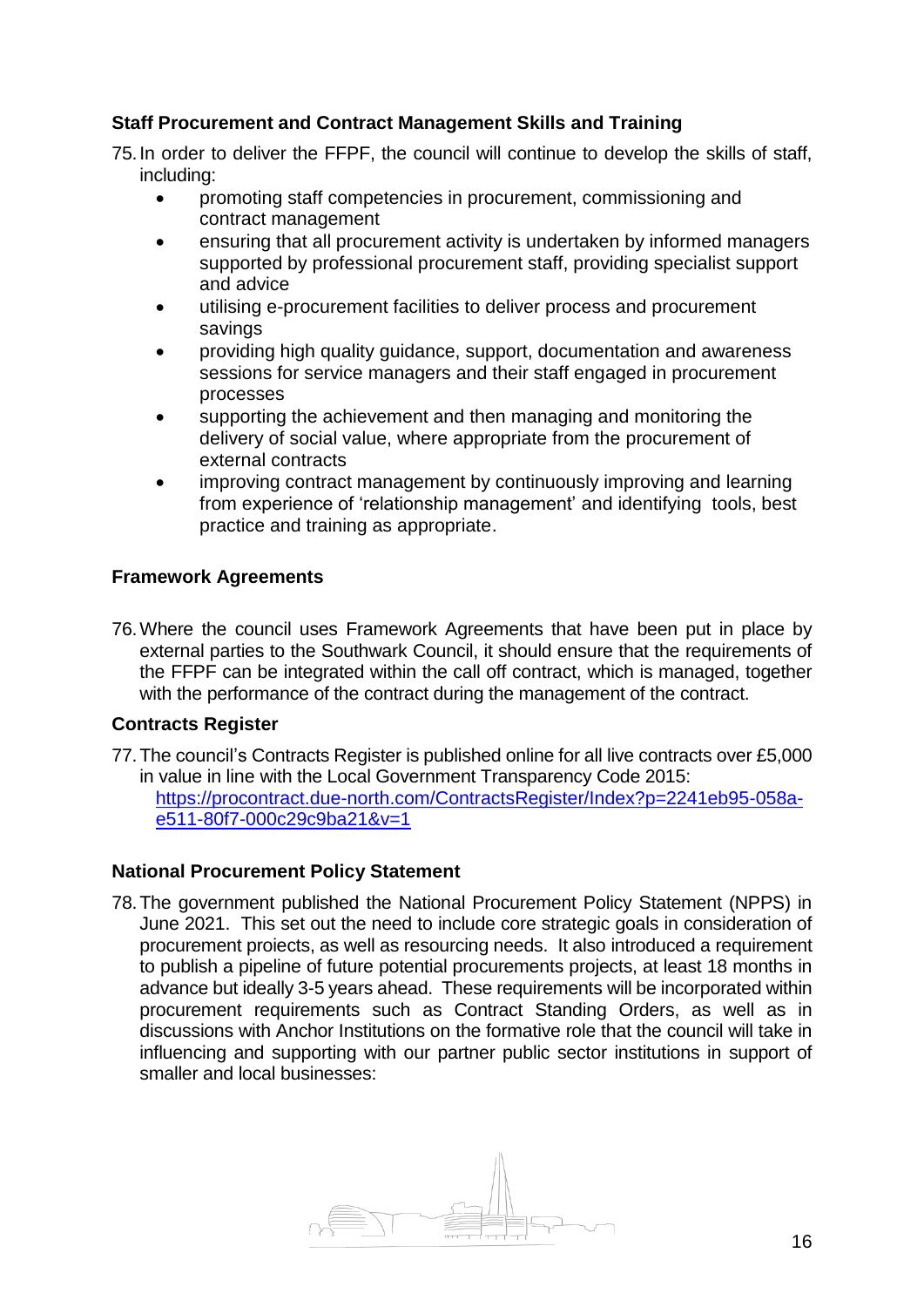## **Legislative Framework**

79.The applicable legislation for this framework includes but is not limited to:

- EU Directive on Public Procurement: Directive 2014/24/EU
- Public Contract Regulations (2015 as amended)
- Public Services (Social Values) Act 2012
- Modern Slavery 2015
- Equalities Act 2010
- Employment Relations Act 1999 (Blacklists) Regulations 2010

## <span id="page-16-0"></span>**Weblinks**

The links within this document are set out below.

- The Council's Budget Book: [https://www.southwark.gov.uk/council-and-democracy/key-documents/budget](https://www.southwark.gov.uk/council-and-democracy/key-documents/budget-book)[book](https://www.southwark.gov.uk/council-and-democracy/key-documents/budget-book)
- Borough Plan: <http://www.southwark.gov.uk/council-and-democracy/fairer-future/council-plan>
- Contract Standing Orders: <http://moderngov.southwark.gov.uk/ieListMeetings.aspx?CommitteeId=425>
- Economic Wellbeing Strategy: <http://www.southwark.gov.uk/business/economic-wellbeing-strategy>
- Economic Renewal Plan: <https://www.southwark.gov.uk/business/economic-renewal-plan>
- The London Healthy Workplace Award: <https://www.london.gov.uk/what-we-do/health/london-healthy-workplace-award> [https://www.southwark.gov.uk/health-and-wellbeing/public-health/for-the](https://www.southwark.gov.uk/health-and-wellbeing/public-health/for-the-public/healthy-workplaces)[public/healthy-workplaces](https://www.southwark.gov.uk/health-and-wellbeing/public-health/for-the-public/healthy-workplaces)
- Women's Safety Code: https://www.southwark.gov.uk/community-safety/let-s-talk-about-women-ssafety
- Unison's End Violence at Work Charter: <https://www.unison.org.uk/content/uploads/2018/04/24948.pdf>
- London Living Wage: <https://www.livingwage.org.uk/>
- Mayor's Good Work Standard:

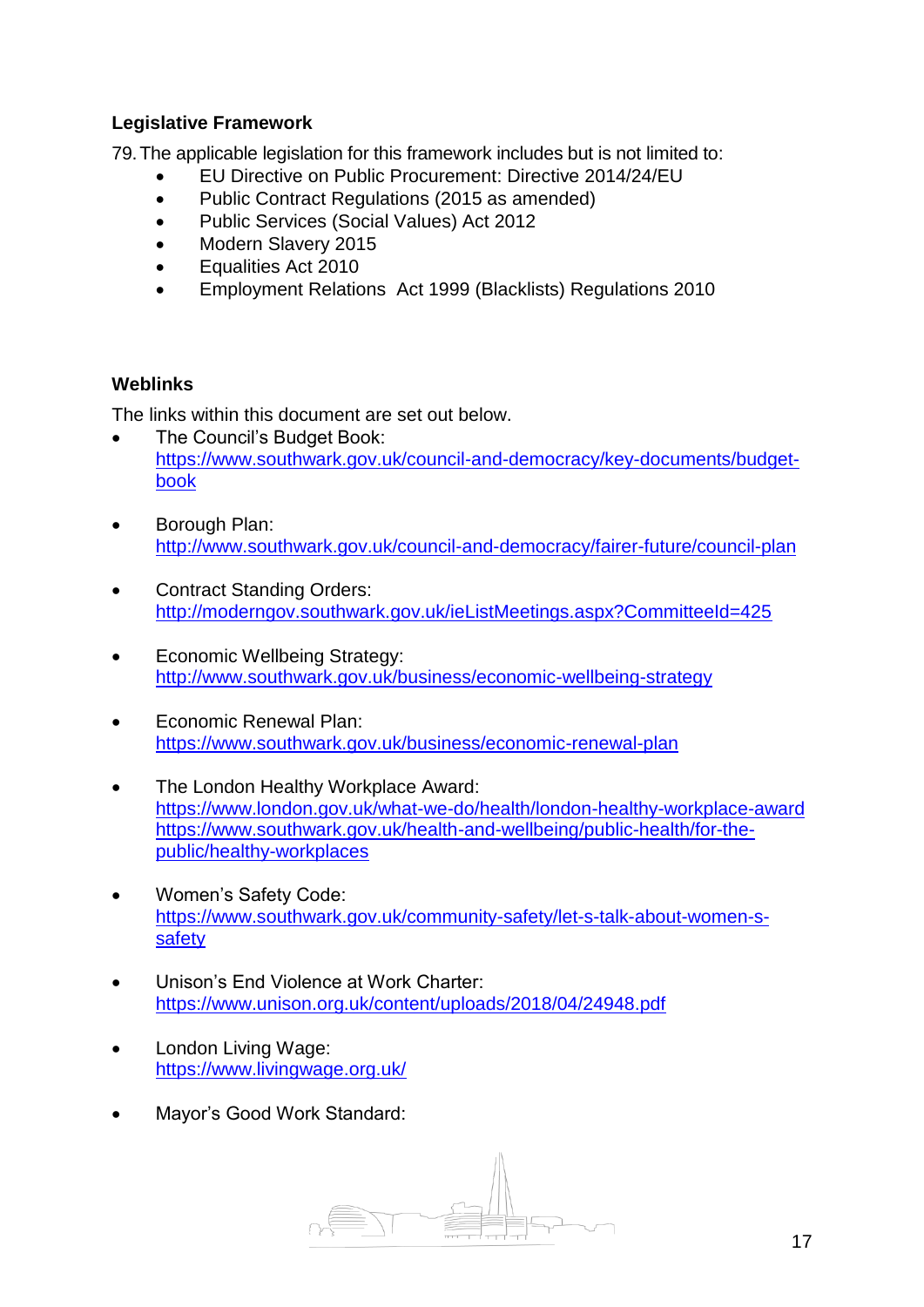[https://www.london.gov.uk/what-we-do/business-and-economy/supporting](https://www.london.gov.uk/what-we-do/business-and-economy/supporting-business/good-work-standard-gws-0)[business/good-work-standard-gws-0](https://www.london.gov.uk/what-we-do/business-and-economy/supporting-business/good-work-standard-gws-0)

- Southwark Ethical Care Charter: [http://moderngov.southwark.gov.uk/documents/s52528/Appendix%201%20Sou](http://moderngov.southwark.gov.uk/documents/s52528/Appendix%201%20Southwark%20Ethical%20Care%20Charter.pdf) [thwark%20Ethical%20Care%20Charter.pdf](http://moderngov.southwark.gov.uk/documents/s52528/Appendix%201%20Southwark%20Ethical%20Care%20Charter.pdf)
- Southwark's Whistleblowing Policy <https://www.southwark.gov.uk/council-and-democracy/whistleblowing>
- Co-operative Party's Charter Against Modern Slavery: <https://party.coop/local/councillors/modern-slavery-charter/#intro>
- Economic Skills Strategy: <http://www.southwark.gov.uk/business/skills-strategy>
- London Cycling Campaign's Safer Lorries, Safer Cycling Pledge: <https://lcc.org.uk/pages/safer-lorries-pledge>
- Southwark Climate Change Strategy: [https://www.southwark.gov.uk/assets/attach/48607/Climate-Change-Strategy-](https://www.southwark.gov.uk/assets/attach/48607/Climate-Change-Strategy-July-2021-.pdf)[July-2021-.pdf](https://www.southwark.gov.uk/assets/attach/48607/Climate-Change-Strategy-July-2021-.pdf)
- Fleet Operator's Recognition Scheme: <https://www.fors-online.org.uk/cms/>
- Fairtrade: [http://www.fairtrade.org.uk](http://www.fairtrade.org.uk/)
- Information Commissioner's Office: <https://ico.org.uk/for-organisations/data-protection-act-2018/> [https://ico.org.uk/for-organisations/guide-to-the-general-data-protection](https://ico.org.uk/for-organisations/guide-to-the-general-data-protection-regulationgdpr/)[regulationgdpr/](https://ico.org.uk/for-organisations/guide-to-the-general-data-protection-regulationgdpr/)
- Contracts Register: [https://procontract.due-north.com/ContractsRegister/Index?p=2241eb95-058a](https://procontract.due-north.com/ContractsRegister/Index?p=2241eb95-058a-e511-80f7-000c29c9ba21&v=1)[e511-80f7-000c29c9ba21&v=1](https://procontract.due-north.com/ContractsRegister/Index?p=2241eb95-058a-e511-80f7-000c29c9ba21&v=1)
- National Procurement Policy Statement [https://www.gov.uk/government/publications/procurement-policy-note-0521](https://www.gov.uk/government/publications/procurement-policy-note-0521-national-procurement-policy-statement) [national-procurement-policy-statement](https://www.gov.uk/government/publications/procurement-policy-note-0521-national-procurement-policy-statement)